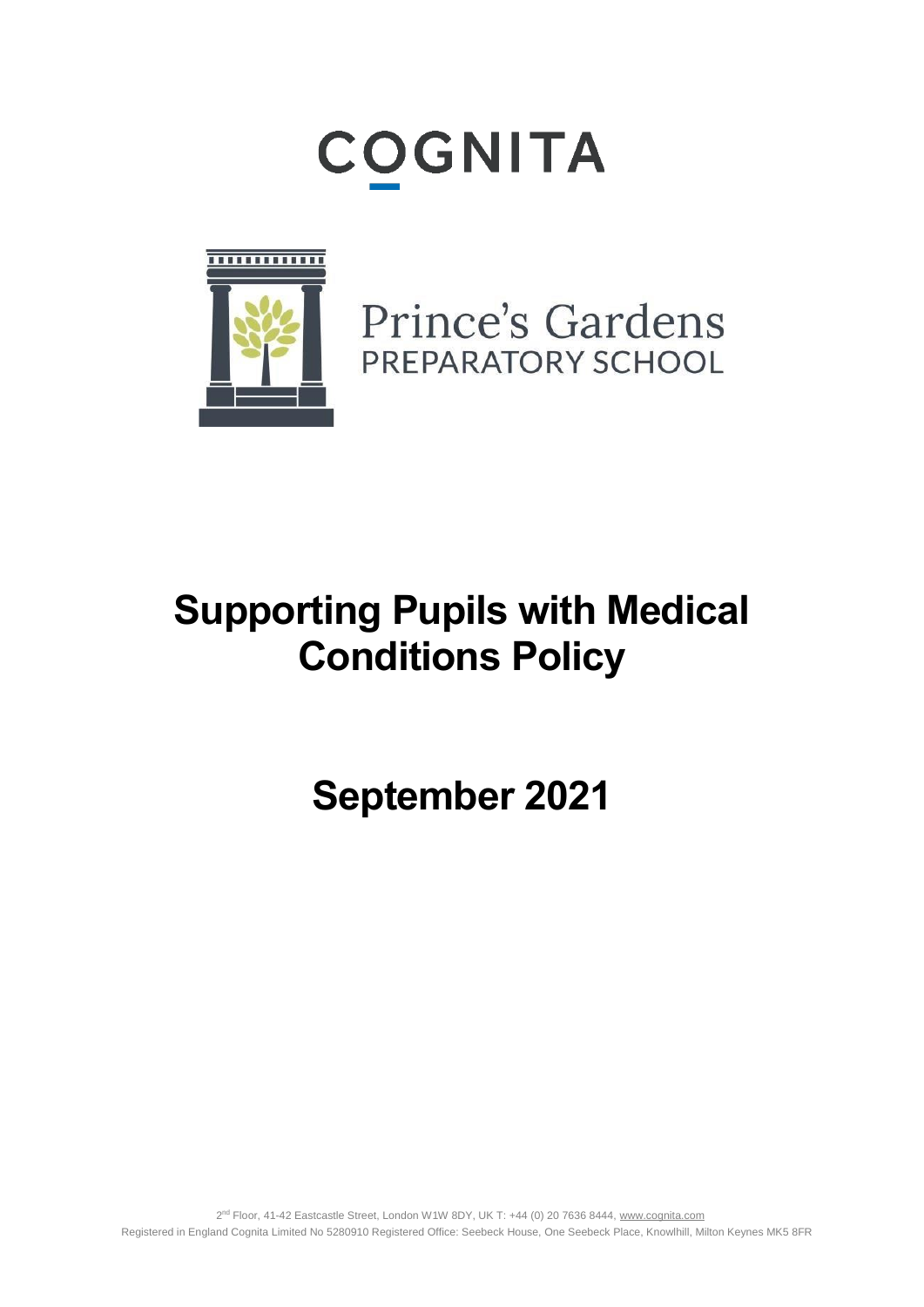#### **1 Policy Statement**

- 1.1 The school understands that it has a responsibility to make the school welcoming and supportive to pupils with medical conditions who currently attend and to those who may enrol in the future. The school aims to provide all children with all medical conditions the same opportunities as others at school. We will help to ensure they can fulfil their academic potential as healthy citizens in the school community.
- 1.2 Pupils with medical conditions are encouraged to take control of their condition. The school aims to include all pupils with medical conditions in all school activities.
- 1.3 Staff understand the medical conditions of pupils at this school and that they may be serious, adversely affect a child's quality of life and impact on their ability and confidence. All staff understand their duty of care to children and young people and know what to do in the event of an emergency.
- 1.4 The school understands that certain medical conditions are serious and can be potentially life-threatening, particularly if ill managed or misunderstood. All staff understand the common medical conditions that affect children at this school. Staff receive training on the impact this can have on pupils.
- 1.5 The medical conditions policy is understood and supported by the whole school and local health community.
- 1.6 We recognise our duties as detailed in Section 100 of the Children and Families Act 2014. Some children with medical conditions may be considered to be disabled under the definition set out in the Equality Act 2010. Where this is the case, this school complies with the duties under that Act. Some may also have special educational needs (SEN) and may have an Education, Health and Care (EHC) Plan which brings together health and social care needs, as well as their special educational provision. For children with SEN, this policy should be read in conjunction with the Special Educational Needs Policy.
- 1.7 This policy applies to all pupils, including those in the Early Years.

| <b>Key personnel</b>                                 |                           |  |
|------------------------------------------------------|---------------------------|--|
| Headteacher                                          | <b>Mrs Alison Melrose</b> |  |
| First aid co-ordinator                               | Mr Paul Barber            |  |
| First aiders                                         | See First Aid Policy      |  |
| Staff with specific training to See First Aid Policy |                           |  |
| administer specific medication                       |                           |  |
| (where required)                                     |                           |  |

#### **2 Roles and Responsibilities**

- 2.1 This school works in partnership with all interested and relevant parties including all school staff, parents, employers, community healthcare professionals, catering staff and pupils to ensure the policy is planned, implemented and maintained successfully. The following roles and responsibilities are used for the medical conditions policy at this school. These roles are understood and communicated regularly.
- 2.2 The Headteacher/Principal will:
	- Ensure the Health and Safety of their employees and anyone else on the premises or taking part in school activities (this includes all pupils).
	- Ensure responsibility extends to those staff and others leading activities taking place off-site, such as visits, outings or field trips.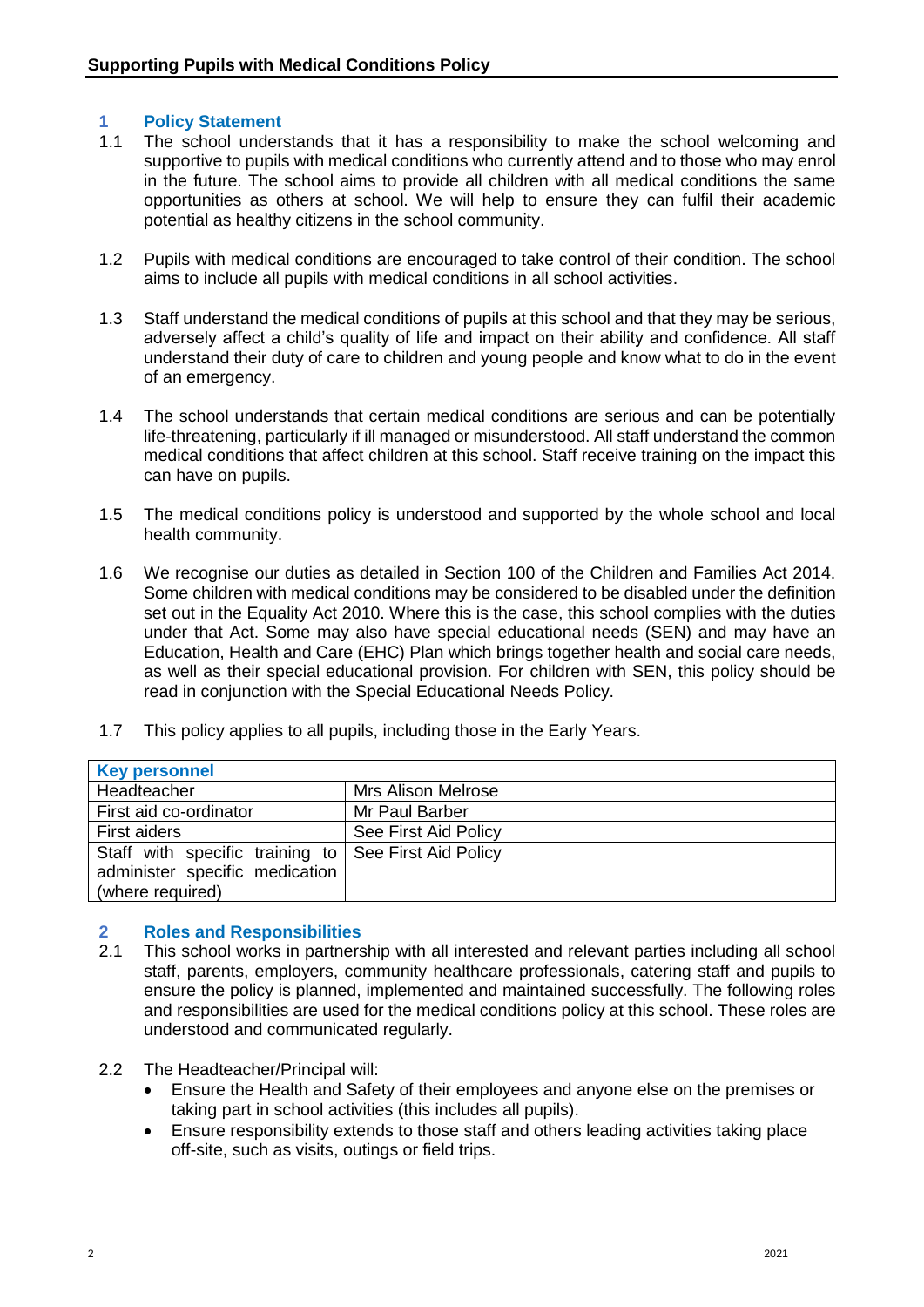- Ensure the Health and Safety policies and risk assessments are inclusive of the needs of pupils with medical conditions.
- Ensure the medical conditions policy is effectively monitored and evaluated and regularly updated.
- Provide indemnity for staff who volunteer to administer medication to pupils with medical conditions.
- Ensure the school is inclusive and welcoming and that the medical conditions policy is in line with local and national guidance and policy frameworks.
- Liaise between interested parties including pupils, school staff, special educational needs coordinators, pastoral support, teaching assistants, school nurses, parents, employers, the school health service, and local emergency care services.
- Ensure the policy is put into action, with good communication of the policy to all.
- Ensure that information held by the school is accurate and up to date and that there are good information sharing systems in place (noting this is reliant on parents updating information).
- Ensure pupil confidentiality.
- Assess the training and development needs of staff and arrange for them to be met.
- Ensure all supply teachers and new staff know the medical conditions policy.
- 2.3 All school staff will:
	- Be aware of the potential triggers, signs and symptoms of common medical conditions and know what to do in an emergency.
	- Understand the School's Medical Conditions Policy.
	- Know which pupils in their care have a medical condition and be familiar with the content of the pupil's Individual Healthcare Plan (IHP) – including emergency action plans and medical risk assessments where required.
	- Allow all pupils to have immediate access to their emergency medication.
	- Maintain effective communication with parents including informing them if their child has been unwell at school.
	- Ensure pupils who carry their medication with them have it when they go on a school visit or out of the classroom.
	- Be aware of pupils with medical conditions who may need extra support.
	- Understand the common medical conditions and the impact it can have on pupils (pupils should not be forced to take part in any activity if they feel unwell).
	- Ensure all pupils with medical conditions are not excluded unnecessarily from activities they wish to take part in.
	- Ensure pupils have the appropriate medication or food with them during any exercise and are allowed to take it when needed.
- 2.4 All teaching staff will:
	- Ensure pupils who have been unwell catch up on missed school work.
	- Be aware that medical conditions can affect a pupil's learning and provide extra help when pupils need it.
	- Liaise with parents and the School Nurse/First Aid Coordinator.
	- Use opportunities such as PSHE and other areas of the curriculum to raise pupil awareness about medical conditions.
- 2.5 The School Nurse or First Aid Coordinator will:
	- Help update the School's Medical Conditions Policy.
	- Help provide regular training for school staff in managing the most common medical conditions at school.
	- Provide information about where the school can access other specialist training.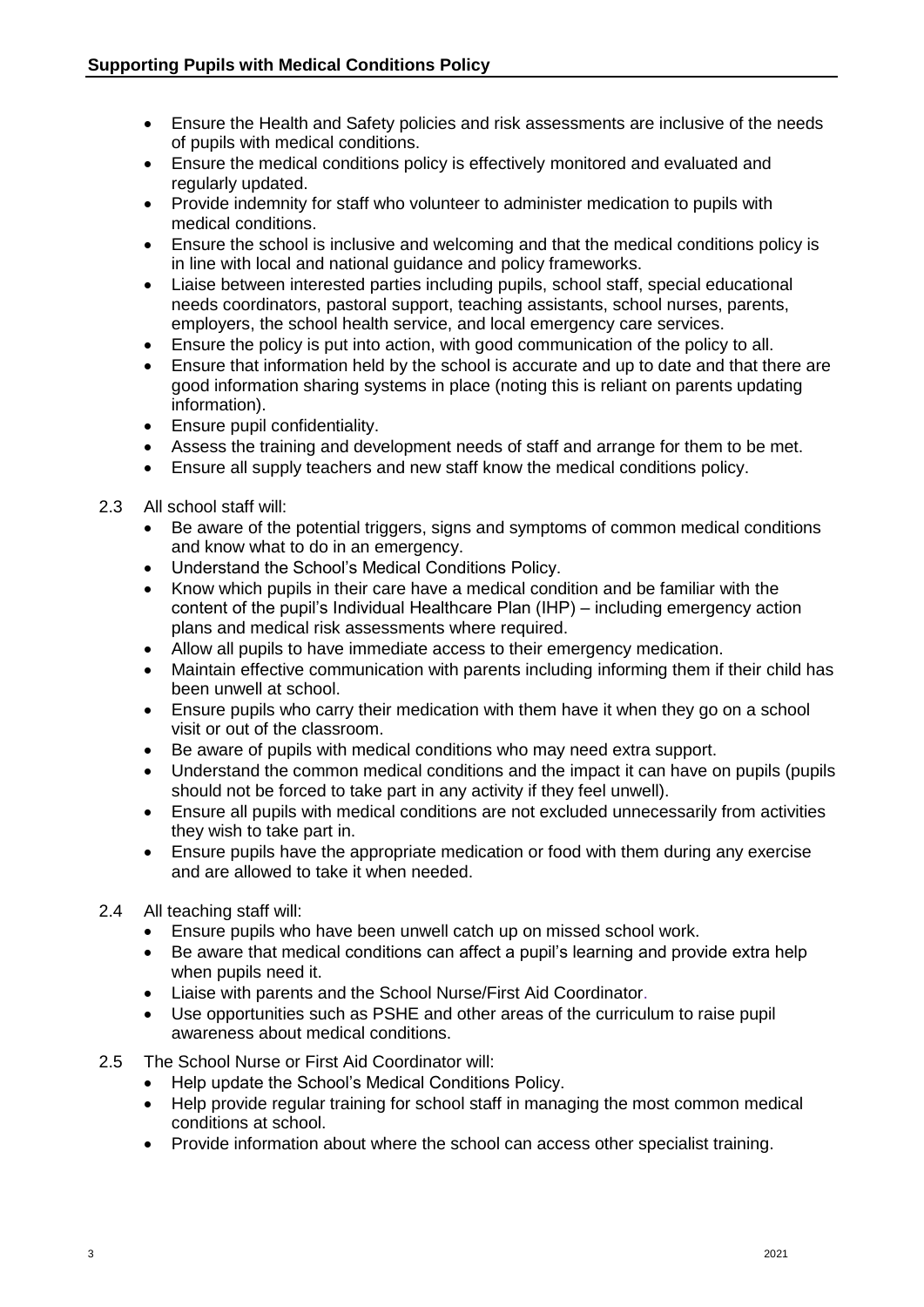- 2.6 First aiders will:
	- Ensure immediate help to casualties with common injuries or illnesses and those arising from specific hazards with the school.
	- Ensure, when necessary, an ambulance or other professional medical help is called.
- 2.7 Special educational needs coordinators will:
	- Ensure that they know which pupils have a medical condition and which have special educational needs because of their condition.
	- Ensure staff make the necessary arrangements if a pupil needs special consideration or access arrangements in exams or course work.
- 2.8 Pastoral support will:
	- Know which pupils have a medical condition and which have special educational needs because of their condition.
	- Ensure all pupils with medical conditions are not excluded unnecessarily from activities they wish to take part in.
- 2.9 Pupils will:
	- Treat other pupils with and without a medical condition equally.
	- Tell their parents, teacher or nearest staff member when they are not feeling well.
	- Let a member of staff know if another pupil is feeling unwell.
	- Let any pupil take their medication when they need it, and ensure a member of staff is called.
	- Treat all medication with respect.
	- Know how to gain access to their medication in an emergency.
	- If mature and old enough, know how to take their own medication and to take it when they need it.
	- Ensure a member of staff is called in an emergency situation.
- 2.10 Parents/carers will:
	- Tell the school if their child has a medical condition.
	- Ensure the school has a complete and up-to-date Pupil Health Record Form for their child on a regular basis and is updated with contact details
	- Inform the school about the medication their child requires during school hours.
	- Inform the school of any medication their child requires while taking part in visits, outings or field trips and other out-of-school activities.
	- Tell the school about any changes to their child's medication, what they take, when, and how much.
	- Inform the school of any changes to their child's condition.
	- Ensure their child's medication and medical devices are labelled with their child's full name.
	- Provide the school with appropriate medication labelled with their child's name, in original container and containing the medicine information leaflet.
	- Ensure that their child's medication is within expiry dates.
	- Keep their child at home if they are not well enough to attend school.
	- Ensure their child catches up on any school work they have missed.

#### **3 Communication Plan**

- 3.1 Pupils are informed and reminded about how the policy can support them and their specific need:
	- in assemblies:
	- in the school newsletter at several intervals in the school year; and
	- in personal, social and health education (PSHE) classes.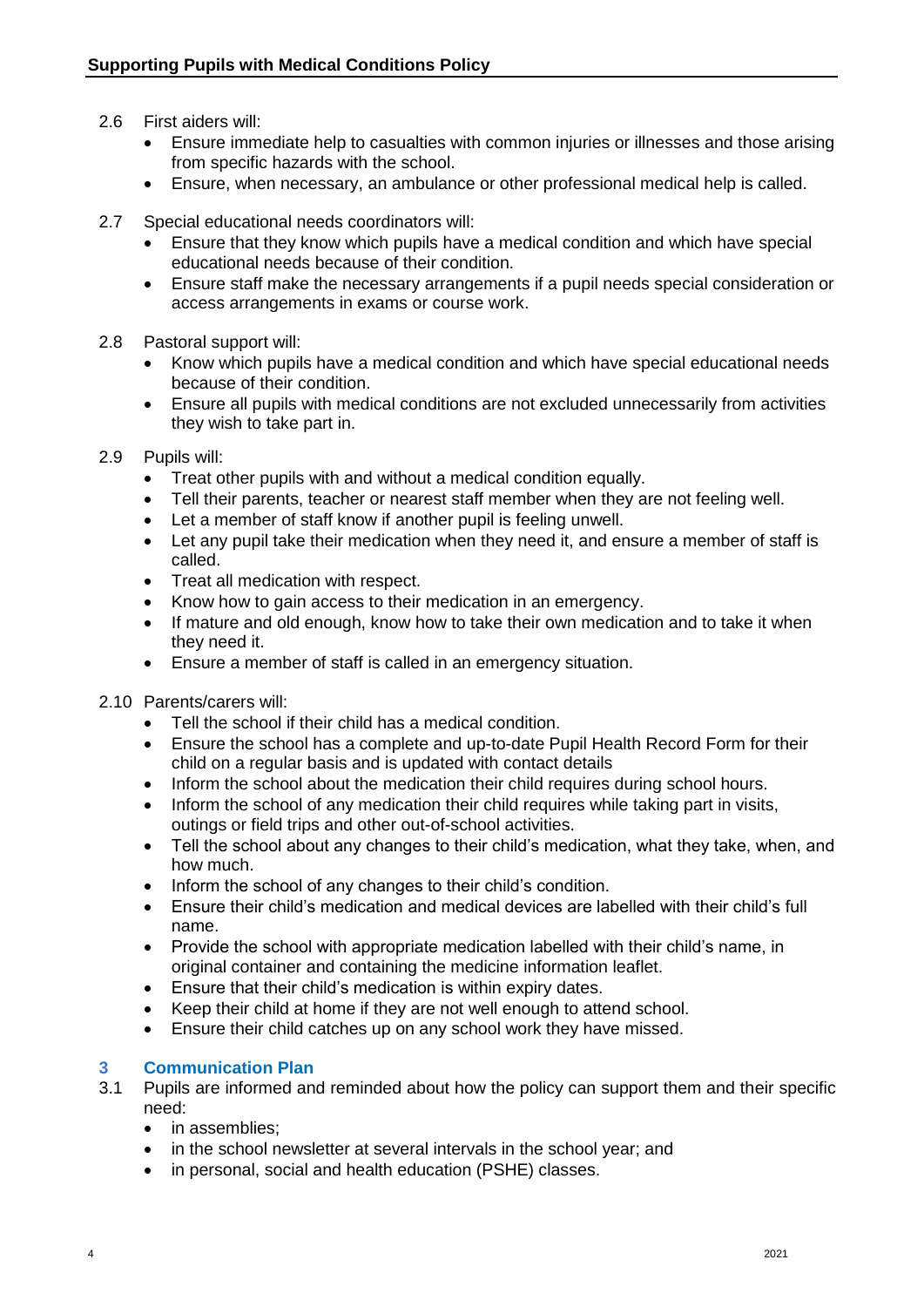- 3.2 Parents are informed and regularly reminded about the medical conditions policy:
	- at the start of the school year when communication is sent out about Pupil Health Record forms;
	- in the school newsletter at several intervals in the school year:
	- when their child is enrolled as a new pupil; and
	- via the school's website, where it is available all year round.
- 3.3 School staff are informed and regularly reminded about the medical conditions policy:
	- $\bullet$  via the school VI F;
	- at scheduled medical conditions training;
	- through the key principles of the policy being displayed in several prominent staff areas around the school; and
	- all supply and temporary staff are informed of the policy and their responsibilities.

#### **4 Individual Healthcare Plans (IHPs)**

- 4.1 All pupils with a medical condition should have an IHP. Cognita provide a template IHP.
- 4.2 An IHP details exactly what a child needs in school, when they need it and who is going to give it.
- 4.3 It should also include information on the impact any health condition may have on a child's learning, behaviour or classroom performance.
- 4.4 This should be drawn up with input from the child (if appropriate) their parent/carer, relevant school staff and healthcare professional, ideally a specialist if the child has one.
- 4.5 Once completed, a copy of this should be kept in the Medical Folder in/near the Medical/First Aid Room. It should also be available on Medical Tracker.
- 4.6 Pupils with an IHP may also require an Emergency Action Plan and a Medical Risk Assessment. Copies of these should also be kept in the Medical Folder and available on Medical Tracker.

#### **5 Emergency Procedures and Training**

- 5.1 All staff including temporary or supply staff at the school are aware of the most common serious medical conditions at the school. Staff at the school understand their duty of care to pupils in the event of an emergency. All staff know what action to take in the event of a medical emergency. This includes:
	- how to contact emergency services and what information to give (see Appendix 1)
	- who to contact within the school.
- 5.2 If a pupil needs to be taken to hospital, a member of staff will always accompany them and will stay with them until a parent arrives. The school tries to ensure that the staff member will be one the pupil knows. Staff should not take pupils to hospital in their own car.
- 5.3 The pupils IHP and Emergency Action Plan should inform what help they need in an emergency. The school has procedures in place so that a copy of the pupil's IHP and Emergency Action Plan is sent to the emergency care setting with the pupil. On occasions when this is not possible, the form is sent with the pupil. Parental consent will be sought and recorded in the IHP for sharing the IHP and Emergency Action Plan with emergency case settings. All staff who work with groups of pupils at the school receive training and know what to do in an emergency for the pupils in their care with medical conditions. Training is refreshed for all staff at least once a year.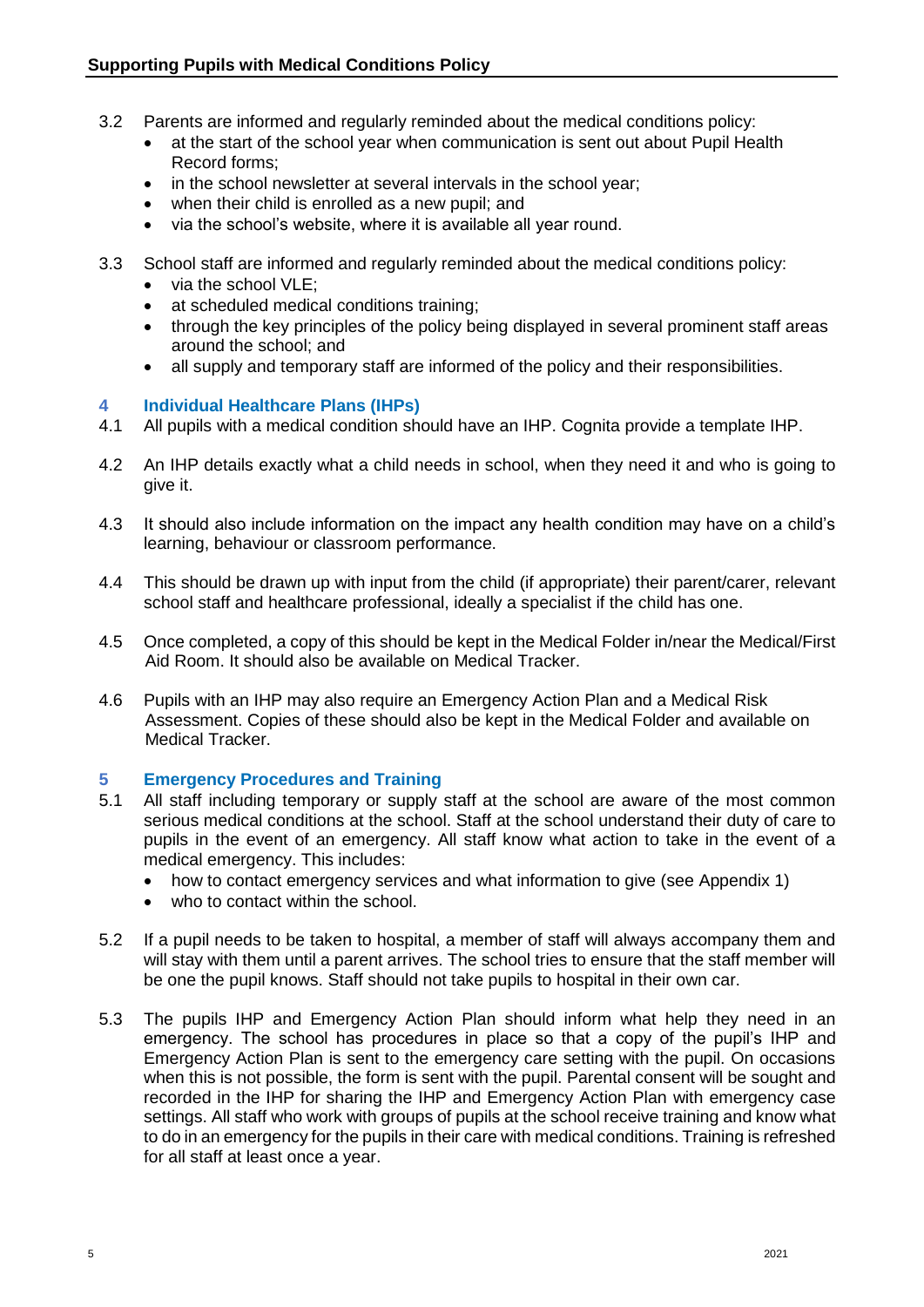#### **6 Administration of Medication**

#### **Administration – Emergency Medication**

6.1 All pupils at this school with medical conditions have easy access to their emergency medication. All pupils are encouraged to carry and administer their own emergency medication, when their parents and health specialists determine they are able to start taking responsibility for their condition. All pupils carry their emergency medication with them at all times, except if they are controlled drugs as defined in the Misuse of Drugs Act 1971. This is also the arrangement on any off-site or residential visits. Pupils who do not carry and administer their own emergency medication know where their medication is stored and how to access it. Pupils who do not carry and administer their own emergency medication understand the arrangements for a member of staff to assist in helping them take their medication safely.

#### **7 Administration – General**

- 7.1 All use of medication defined as a controlled drug, even if the pupil can administer the medication themselves, is done under the supervision of a named member of staff at the school. This school understands the importance of medication being taken as prescribed. All staff are aware that there is no legal or contractual duty for any member of staff to administer medication or supervise a pupil taking medication unless they have been specifically contracted to do so. Many other members of staff are happy to take on the voluntary role of administering medication. Any member of staff may administer prescribed and nonprescribed medication to pupils under the age of 16, but only with the written consent of the pupil's parent. Training is given to all staff members who agree to administer medication to pupils and where specific training is needed.
- 7.2 All school staff have been informed through training that they are required, under common law duty of care, to act like any reasonably prudent parent in an emergency situation. This may include taking action such as administering medication.
- 7.3 In some circumstances medication is only administered by an adult of the same gender as the pupil, and preferably witnessed by a second adult.
- 7.4 Parents at this school understand that if their child's medication changes or is discontinued, or the dose or administration method changes, that they should notify the school immediately.
- 7.5 If a pupil at this school refuses their medication, staff record this and follow procedures. Parents are informed as soon as possible.
- 7.6 All staff attending off-site visits are aware of any pupils with medical conditions on the visit. They receive information about the type of condition, what to do in an emergency and any other additional support necessary, including any additional medication or equipment needed. If a trained member of staff, who is usually responsible for administering medication, is not available the school makes alternative arrangements to provide the service. This is always addressed in the risk assessment for off-site activities.
- 7.7 If a pupil misuses medication, either their own or another pupil's, their parents are informed as soon as possible. These pupils are subject to the school's usual disciplinary procedures.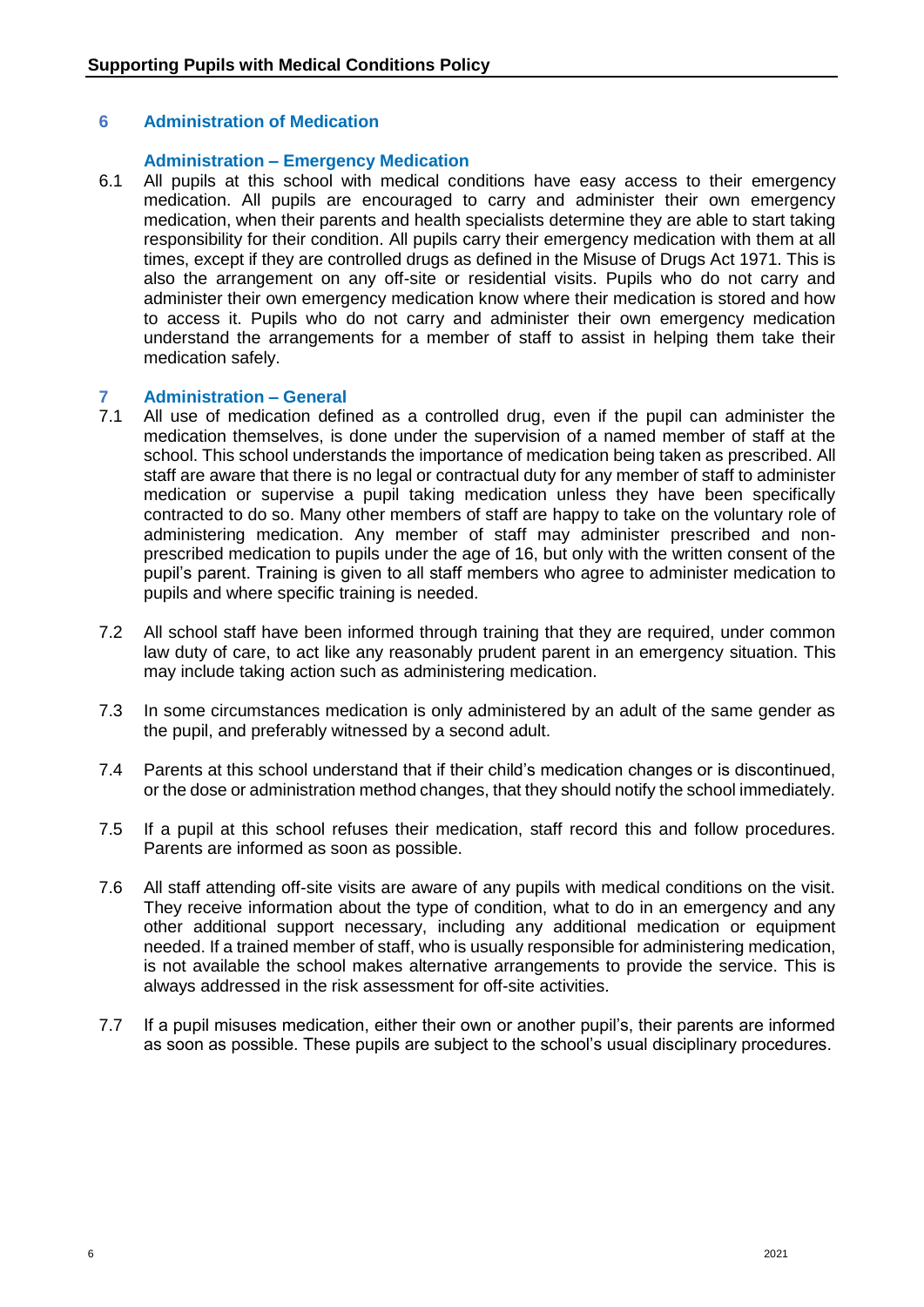#### **8 Administration – Use of Adrenaline Auto-Injectors (AAI)**

- 8.1 From 1 October 2017, schools can now purchase spare adrenaline auto-injectors for use on children with serious allergies in emergency situations without prescription, for use in situations where the device is potentially not available, not working or out of date. However this is considered a spare/back up device and not a replacement for a pupil's own AAI(s)The school will follow the guidance issued by the [Department of Health dated 15 September 2017.](https://www.gov.uk/government/uploads/system/uploads/attachment_data/file/645476/Adrenaline_auto_injectors_in_schools.pdf)
- 8.2 A register of pupils who have been prescribed AAI(s) or where a doctor has provided a written Emergency Action Plan plan recommending use of AAI(s) to be used in event of anaphylaxis will be in place at the school.
- 8.3 Written consent will be sought from the pupil's parent/guardian for the use of spare AAI(s) as part of a pupils Individual healthcare plan.
- 8.4 Spare AAI(s) will only be used on pupils where both medical authorisation and written parental consent has been provided.
- 8.4.1 Training for staff on use of the AAI is included in approved first aid training courses as detailed in the First Aid Policy.
- 8.5 Storage of these auto-injectors will be in line with the Storage of Medication section below.

#### **9 Administration – Overseas Medicines**

9.1 Pupils returning from overseas and who bring in medication obtained from another country must be willing to provide, from the prescriber, written details of the name, nature, dose and quantity of drug(s) supplied. These must be written or translated into English, and permission must be sought from the school for the pupil to continue taking them whilst under the care of school. If this is not granted, but the pupil continues to use the medication, parents/carers will be informed and will be expected to assume full responsibility/liability if the pupil continues to take them. Storage, administrating and procedures for such medicines remain the same. Prescription medicines must not be administered unless they have been prescribed by a doctor, dentist, nurse or pharmacist.

#### **10 Storage of Medication**

- 10.1 Medicines are always securely stored in accordance with individual product instructions, paying particular note to temperature. Some medication for pupils at this school may need to be refrigerated. All refrigerated medication is stored in an airtight container and is clearly labelled. Refrigerators used for the storage of medication are in a secure area, inaccessible to unsupervised pupils or lockable as appropriate.
- 10.2 We will carry out a risk assessment to consider any risks to the health and safety of our school community and put in place measures to ensure that identified risks are managed and that medicines are stored safely.
- 10.3 All medicines shall be stored in the original container in which they were dispensed, together with the prescriber's instructions for administration.
- 10.4 If a pupil is prescribed a controlled drug, it will be kept in safe custody in a locked, nonportable container and only named staff will have access. Controlled drugs must be counted in and witnessed if they are not administered by a qualified nurse or practitioner. The medication form must be signed by two people with at least one being the First Aid Coordinator. The records must indicate the amount of remaining medication.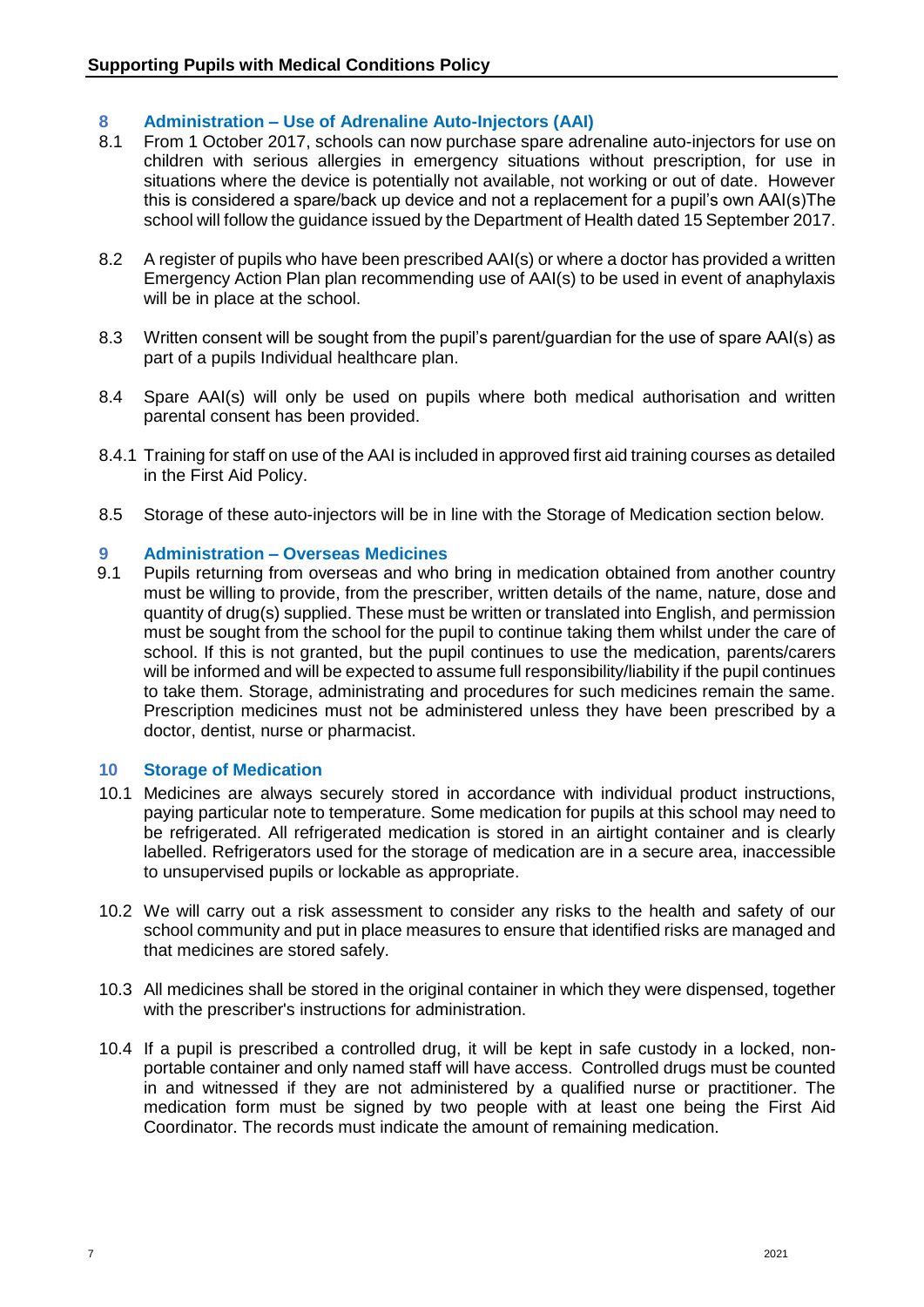- 10.5 Parents should collect all medicines belonging to their child at the end of the day. They are responsible for ensuring that any date-expired medication is collected from the school. All medication is sent home with pupils at the end of the school year. Medication is not stored in summer holidays. If parents do not pick up out-of-date medication or at the end of the school year, medication is taken to a local pharmacy for safe disposal.
- 10.6 We will keep medicines securely locked and only named staff will have access, apart from Adrenaline Auto-injectors, Asthma inhalers and Diabetes hypo kits which need to be with or near pupils who need them. Three times a year the First Aid Coordinator/School Nurse will check the expiry dates for all medication stored at school. This information will be stored on Medical Tracker.
- 10.7 Sharps boxes are used for the disposal of needles. All sharps boxes in the school are stored in a locked cupboard unless alternative safe and secure arrangements are put in place. If a sharps box is needed on an off-site or residential visit, a named member of staff is responsible for its safe storage and return to a local pharmacy or to school or the pupil's parent. Collection and disposal of sharps boxes is arranged by the school biannually.

#### **11 Record Keeping**

- 11.1 Parents at this school are asked if their child has any health conditions or health issues on the Pupil Health Record Form, which is filled out at the start of each school year. Parents of new pupils starting at other times during the year are also asked to provide this information on Pupil Health Record Forms.
- 11.2 IHPs are used to create a centralised register of pupils with medical needs. An identified member of staff has responsibility for the register at this school.
- 11.3 If a pupil has a short-term medical condition that requires medication during school hours, a medication form plus explanation is sent to the pupil's parents to complete.
- 11.4 Parents at this school are regularly reminded to update their child's IHP if their child has a medical emergency or if there have been changes to their symptoms (getting better or worse), or their medication and treatments change. Every pupil with an IHP at this school has their plan discussed and reviewed at least once a year.
- 11.5 Parents and pupils at the school are provided with a copy of the pupil's current agreed IHP and are kept in a secure central location at school. Apart from the central copy, specified members of staff (agreed by the pupil and parents) securely hold copies of pupils' IHP/Emergency Action Plan and Medical Risk Assessment. All members of staff who work with groups of pupils have access to the IHPs/Emergency Action Plans and Medical Risk Asessments of pupils in their care. When a member of staff is new to a pupil group, for example due to staff absence, the school makes sure that they are made aware of (and have access to) the IHPs/Emergency Action Plans and Medical Risk Asessments of pupils in their care.
- 11.6 The school ensures that all staff protect pupil confidentiality and the school seeks permission from parents before sharing any medical information with any other party.
- 11.7 If a pupil requires regular prescribed or non-prescribed medication at school, parents are asked to provide consent on their child's Pupil Health Record Form giving the pupil or staff permission to administer medication on a regular/daily basis, if required. A separate form is sent to parents for pupils taking short courses of medication.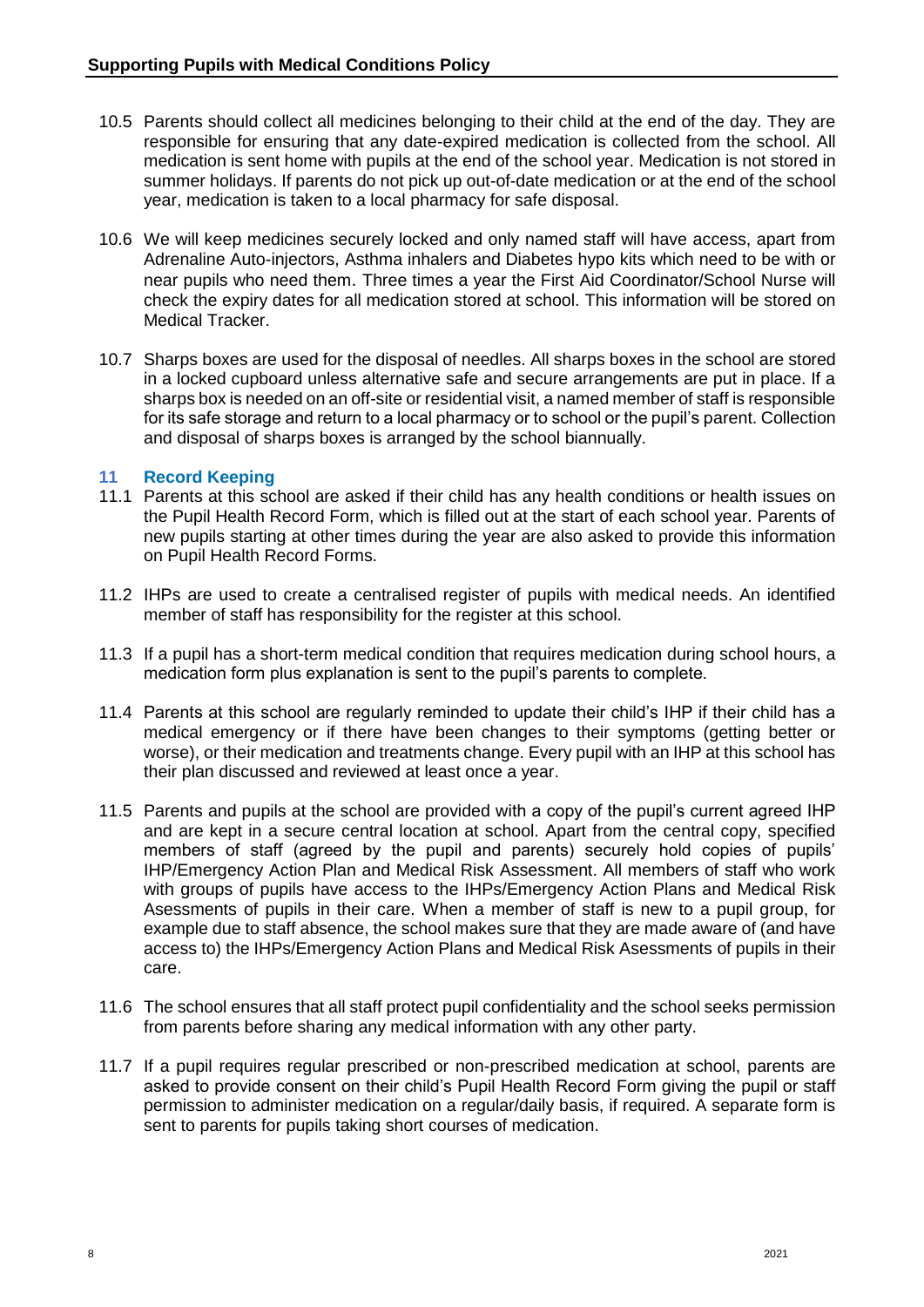- 11.8 This school keeps an accurate record of each occasion an individual pupil is given or supervised taking medication. Details of the supervising staff member, pupil, dose, date and time are recorded. If a pupil refuses to have medication administered, this is also recorded and parents are informed as soon as possible. Staff understand where to find further information on specific medical conditions within the school.
- 11.9 This school holds training on common medical conditions once a year. All staff attending receive a certificate confirming the type of training they have had. A log of the medical condition training is kept by the school and reviewed every 12 months to ensure all new staff receive training.
- 11.10All school staff who volunteer or who are contracted to administer medication are provided with training. The school keeps a register of staff who have had the relevant training. This school keeps an up-to-date list of members of staff who have agreed to administer medication and have received the relevant training.

#### **12 Record Keeping – Residential Trips**

- 12.1 Parents are sent a residential visit form to be completed and returned to school shortly before their child leaves for an overnight or extended day visit. This form requests up-to-date information about the pupil's current condition and their overall health. This provides essential and up-to-date information to relevant staff and school supervisors to help the pupil manage their condition while they are away. This includes information about medication not normally taken during school hours.
- 12.2 All residential visit forms are taken by the relevant staff member on visits and for all out-ofschool hours activities where medication is required. These are accompanied by a copy of the pupil's IHP, Emergency Action Plan and Medical Risk Assessment.
- 12.3 All parents of pupils with a medical condition attending a school trip or overnight visit are asked for consent, giving staff permission to administer medication at night or in the morning if required.
- 12.4 The residential visit form also details what medication and what dose the pupil is currently taking at different times of the day. It helps to provide up-to-date information to relevant staff and supervisors to help the pupil manage their condition while they are away.

#### **13 Whole School Environment Inclusive and Favourable to Pupils with Medical Conditions**

- 13.1 The school is committed to providing a physical environment that is accessible to pupils with medical conditions. Pupils with medical conditions are included in the consultation process to ensure the physical environment at this school is accessible. The school's commitment to an accessible physical environment includes out-of-school visits. The school recognises that this sometimes means changing activities or locations.
- 13.2 The school ensures the needs of pupils with medical conditions are adequately considered to ensure their involvement in structured and unstructured social activities, including during breaks and before and after school.
- 13.3 All staff at the school are aware of the potential social problems that pupils with medical conditions may experience. Staff use this knowledge to try to prevent and deal with problems in accordance with the school's anti-bullying and behaviour policies. Staff use opportunities such as personal, social and health education (PSHE) lessons to raise awareness of medical conditions amongst pupils and to help create a positive social environment.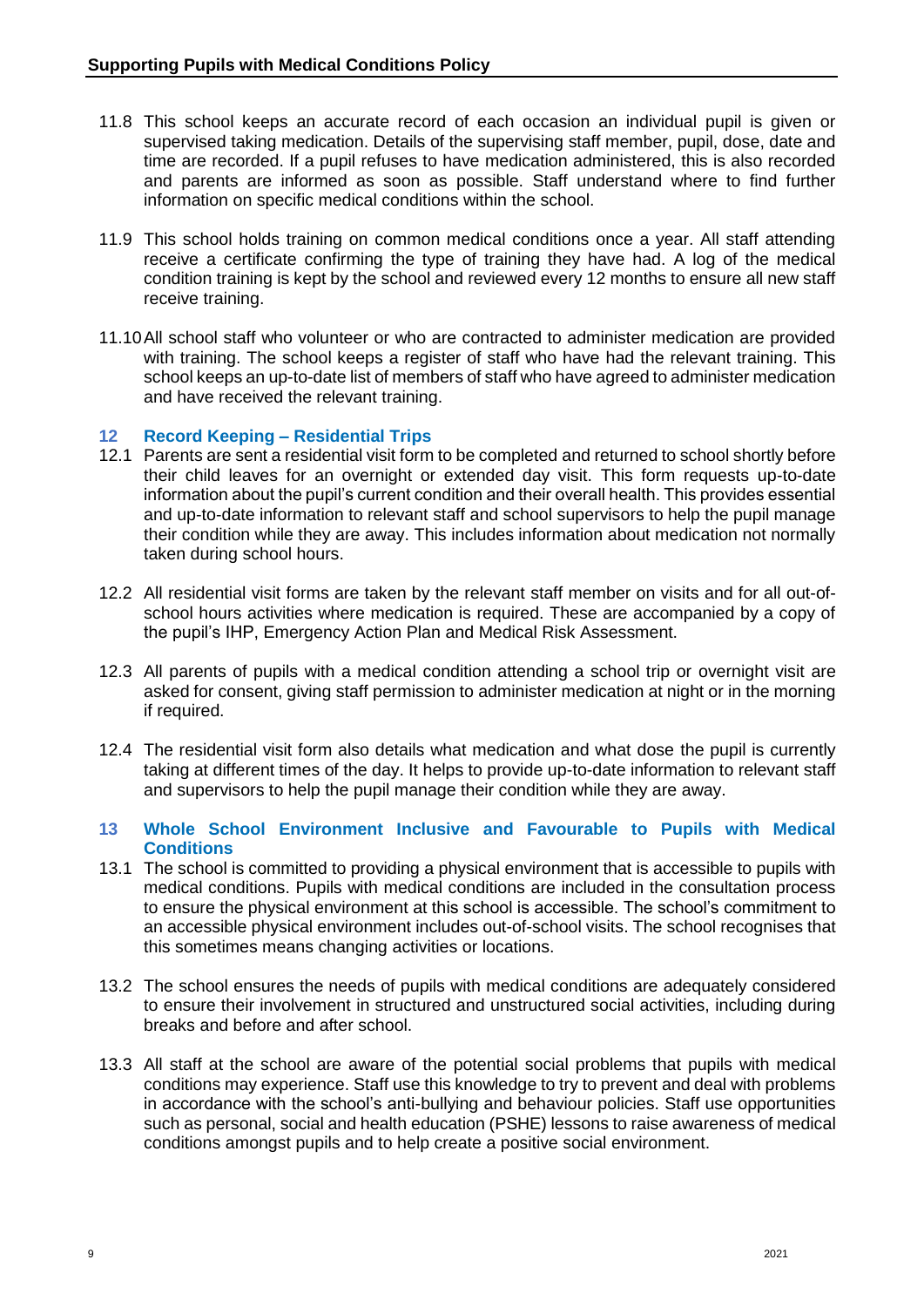- 13.4 The school understands the importance of all pupils taking part in sports, games and activities. The school ensures all those who teach PE and games make appropriate adjustments to sports, games and other activities to make physical activity accessible to all pupils.
- 13.5 The school ensures all those who teach PE and games understand that pupils should not be forced to take part in an activity if they feel unwell. All those who teach PE and games are aware of pupils in their care who have been advised to avoid or to take special precautions with particular activities. The school ensures all those who teach PE and games are aware of the potential triggers for pupils' medical conditions when exercising and how to minimise these triggers.
- 13.6 The school ensures all pupils have the appropriate medication or food with them during physical activity and that pupils take them when needed. The school ensures all pupils with medical conditions are actively encouraged to take part in out-of-school clubs and team sports.
- 13.7 The school ensures that pupils with medical conditions can participate fully in all aspects of the curriculum and ensures that appropriate adjustments and extra support are provided. If a pupil is missing a lot of time at school, they have limited concentration or they are frequently tired, all staff at the school understand that this may be due to their medical condition.
- 13.8 Staff at the school are aware of the potential for pupils with medical conditions to have special educational needs (SEN). Pupils with medical conditions who are finding it difficult to keep up with their studies are referred to the SEN coordinator. The school's SEN coordinator consults the pupil, parents and first aid coordinator to ensure the effect of the pupil's condition on their schoolwork is properly considered.
- 13.9 Pupils at the school learn about what to do in the event of a medical emergency.
- 13.10Risk assessments are carried out by the school prior to any out-of-school visit and medical conditions are considered during this process. Factors the school considers include: how all pupils will be able to access the activities proposed, how routine and emergency medication will be stored and administered, and where help can be obtained in an emergency. The school understands that there may be additional medication, equipment or other factors to consider when planning residential visits. The school considers additional medication and facilities that are normally available at school.

#### **14 Common Triggers**

- 14.1 The school is committed to reducing the likelihood of medical emergencies by identifying and reducing triggers both at school and on out-of-school visits. School staff have been given training on medical conditions. This training includes detailed information on how to avoid and reduce exposure to common triggers for common medical conditions.
- 14.2 The school has a list of common triggers for the common medical conditions at this school. The school has written a trigger reduction schedule and is actively working towards reducing or eliminating these health and safety risks. Written information about how to avoid common triggers for medical conditions has been provided to all school staff.
- 14.3 The school uses the IHPs to identify individual pupils who are sensitive to particular triggers. The school has a detailed action plan to ensure these individual pupils remain safe during all lessons and activities throughout the school day.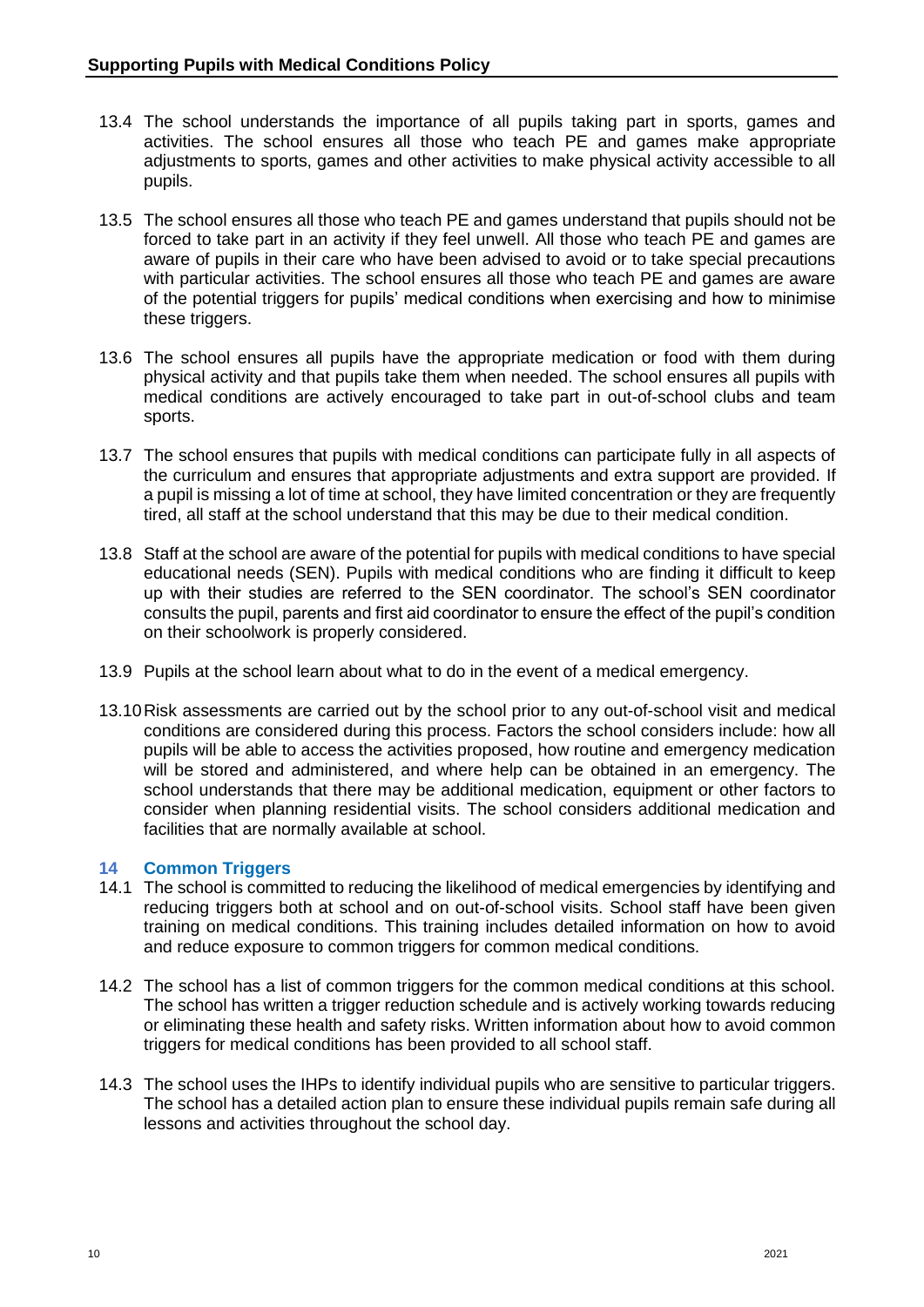- 14.4 Full health and safety risk assessments are carried out on all out-of-school activities before they are approved, including work experience placements and residential visits, taking into account the needs of pupils with medical conditions.
- 14.5 The school reviews medical emergencies and incidents to see how they could have been avoided. Appropriate changes to this school's policy and procedures are implemented after each review.

#### **15 Review**

- 15.1 In evaluating the policy, the school seeks feedback from key stakeholders including pupils, parents/carers (where applicable), school nurses, specialist nurses and other relevant healthcare professionals, school staff, local emergency care services and governors. The views of pupils with medical conditions are central to the evaluation process. Should parents and pupils be dissatisfied with the support provided they should discuss these concerns with the Head teacher.
- 15.2 This school's medical condition policy is reviewed, evaluated and updated annually in line with the school's policy review timeline.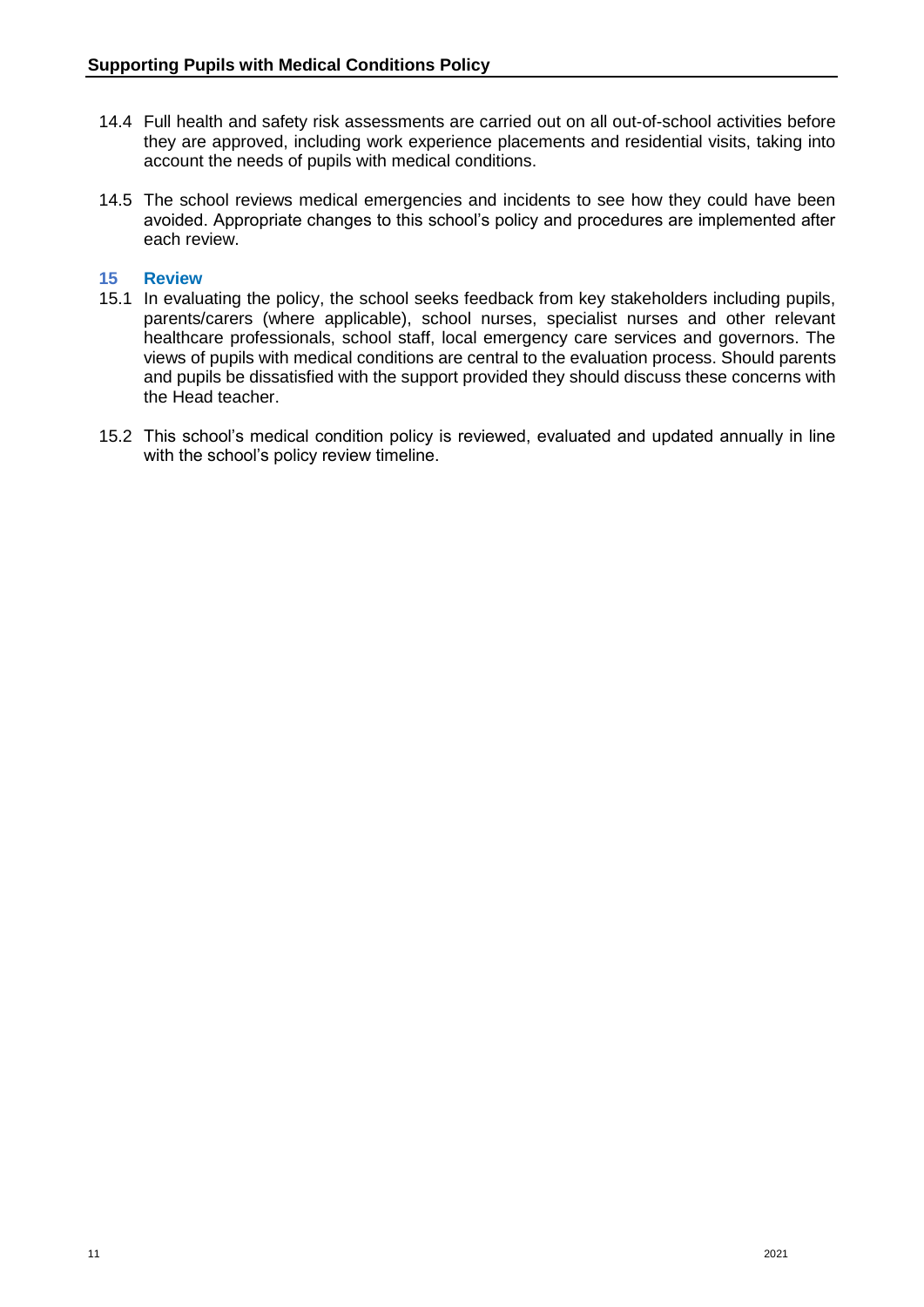#### **Policy Statement on Anaphylaxis**

The school recognises that anaphylaxis is a potentially life-threatening condition affecting some school children and positively welcomes pupils with anaphylaxis.

#### **What is Anaphylaxis?**

Anaphylaxis is a severe and often sudden allergic reaction. It can occur when someone with allergies is exposed to something they are allergic to (known as an allergen). Reactions usually begin within minutes and rapidly progress but can occur up to 2-3 hours later. Anaphylaxis is potentially lifethreatening, and always requires an immediate emergency response.

The common causes of anaphylaxis include foods such as peanuts, tree nuts, milk, eggs, shellfish, fish, sesame seeds and kiwi fruit, although many other foods have also been known to trigger anaphylaxis. Some people can react to tiny amounts of food, although this rarely causes a very severe reaction. Non-food causes include wasp or bee stings, natural latex (rubber), and certain drugs such as penicillin. In some people exercise can trigger a severe reaction – either on its own or in combination with other factors such as food or drugs (for example, aspirin).

#### **Medication**

All pupils with anaphylaxis should carry their emergency medication (adrenaline auto-injectors) with them at all times or know where to access medication in an emergency.

[The](http://www.legislation.gov.uk/uksi/2017/715/contents/made) [Human Medicines \(Amendment\) Regulations 2017](http://www.legislation.gov.uk/uksi/2017/715/contents/made) now allows schools to obtain, without a prescription, "spare" AAI devices for use in emergencies**,** if they so wish. "Spare" AAIs are in addition to any AAI devices a pupil might be prescribed and bring to school. The "spare" AAI(s) can be used if the pupil's own prescribed AAI(s) are not immediately available (for example, because they are broken, out-of-date, have misfired or been wrongly administered).

#### **School considerations**

The school uses a trigger reduction schedule to reduce the likelihood of a pupil coming into contact with an allergen that they are allergic to. This includes being a nut aware school.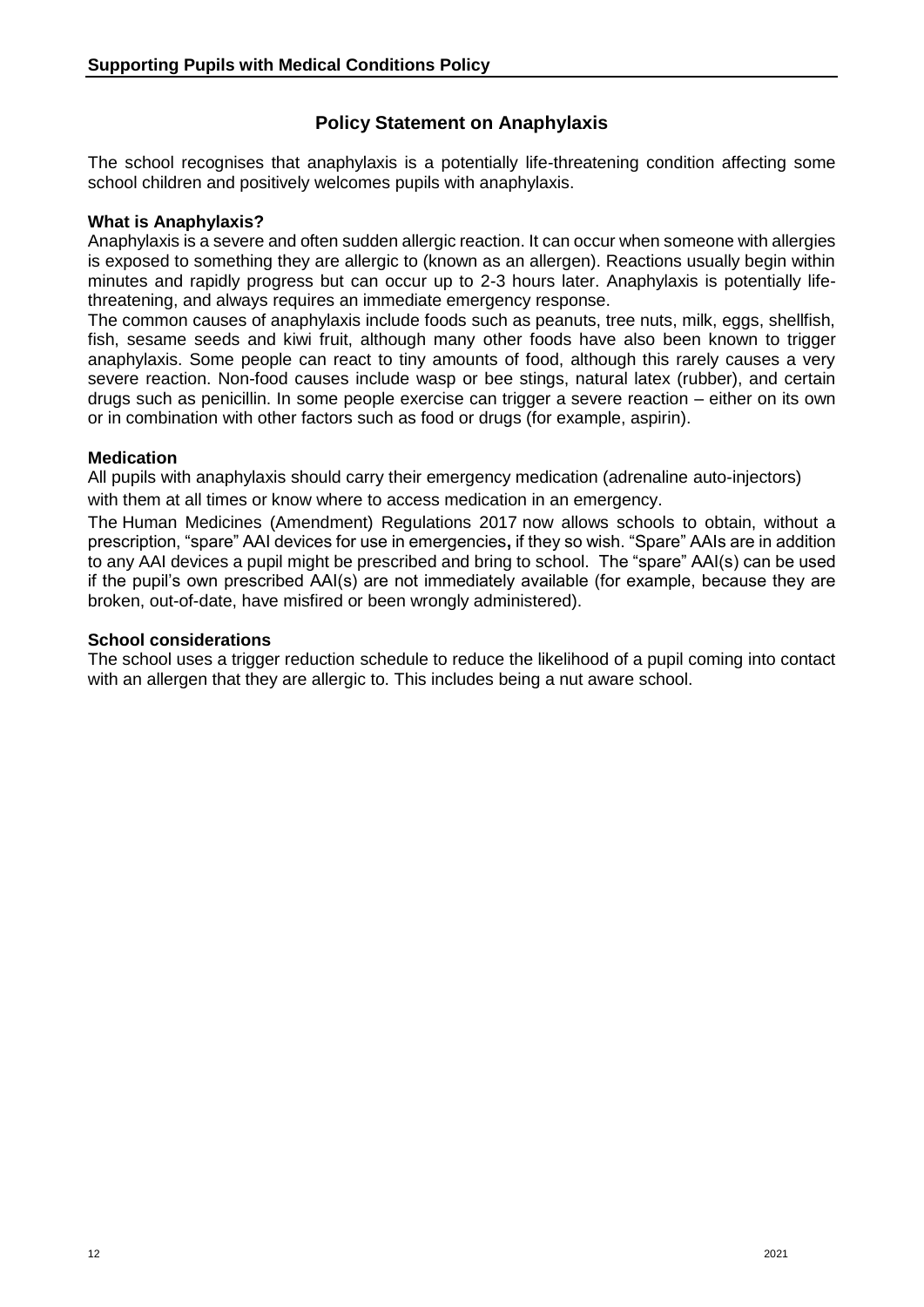#### **Policy Statement on Asthma**

The school recognises that asthma is an important condition affecting many school children and positively welcomes pupils with asthma.

#### **What is Asthma?**

Asthma is a condition that affects the airways – the small tubes that carry air in and out of the lungs. The symptoms include coughing, wheezing, chest tightness and shortness of breath though not all children with have all of these symptoms. The airways can also become red and inflamed. Asthma is made worse by exposure to asthma triggers such as cold, exercise and environmental triggers such as pollen and mould.

Asthma varies in severity. Some children will experience an occasional cough or wheeze whereas for others the symptoms will be more severe. Avoiding known triggers where practicable and taking the correct medication can often control asthma effectively. However, some children with asthma will need to take time off school or have disturbed sleep as a result of their asthma symptoms.

#### **Medication**

Most children with asthma are prescribed the two main types of asthma inhaler: reliever [inhalers](https://www.asthma.org.uk/advice/inhalers-medicines-treatments/inhalers-and-spacers/reliever/) such as salbutamol help to relieve symptoms when they happen; [preventer](https://www.asthma.org.uk/advice/inhalers-medicines-treatments/inhalers-and-spacers/preventer/) inhalers help to protect the airways and reduce the chance of getting asthma symptoms. Children will commonly use their inhaler with a device called a spacer.

All pupils with asthma should carry their reliever inhaler with them at all times or know where to access medication in an emergency.

From 1 October 2014 UK schools have been allowed to purchase a salbutamol inhaler without a prescription for use in emergencies when a child with asthma cannot access their own inhaler.

#### **School considerations**

Taking part in sports, games and activities is an essential part of school life for all pupils. Pupils with asthma are encouraged to participate fully in all PE lessons. There has been a large emphasis in recent years on increasing the number of children and young people involved in exercise and sport in and outside of school. The health benefits of exercise are well documented and this is also true for children and young people with asthma.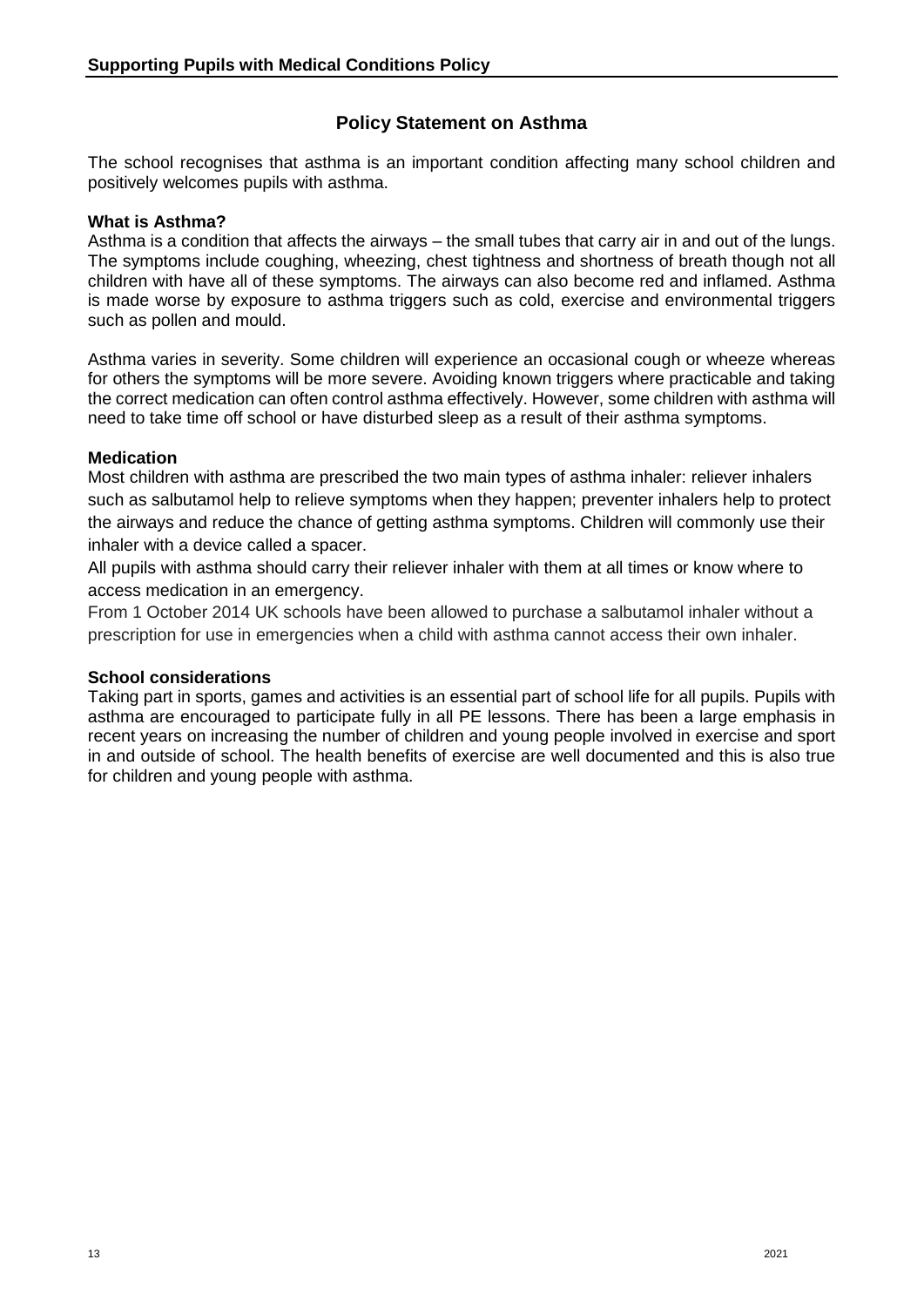#### **Policy Statement on Type 1 Diabetes**

The school recognises that diabetes is an important condition affecting some school children and positively welcomes pupils with type 1 diabetes.

#### **What is type 1 diabetes?**

Type 1 diabetes is a serious, lifelong condition where your blood glucose level is too high because your body can't make a hormone called insulin. When you have Type 1 diabetes, your body attacks the cells in your pancreas that make insulin, so you cannot produce any insulin at all. And we all need insulin to live. It does an essential job. It allows the glucose in our blood to enter our cells and fuel our bodies.

When you have Type 1 diabetes, your body still breaks down the carbohydrate from food and drink and turns it into glucose (sugar). But when the glucose enters your bloodstream, there is no insulin to allow it into your body's cells. More and more glucose then builds up in your bloodstream.

#### **Medication**

If you have [Type 1 diabetes,](https://www.diabetes.org.uk/diabetes-the-basics/diabetes-treatments#type1) you need to use [insulin](https://www.diabetes.org.uk/diabetes-the-basics/diabetes-treatments#insulin) to treat your diabetes. You can take the insulin by injection and you would usually inject insulin four (or more) times a day with an insulin pen. Some children use an [insulin pump](https://www.diabetes.org.uk/guide-to-diabetes/managing-your-diabetes/treating-your-diabetes/insulin-pumps) rather than an [insulin pen.](https://www.diabetes.org.uk/guide-to-diabetes/your-child-and-diabetes/insulin-and-your-child#Pen) The pump gives doses of rapid-acting insulin throughout the day and night. You can also change the dose to provide more insulin if they have something to eat or if their blood sugar level rises too high.

#### **School considerations**

Diabetes can affect a child's learning because it can cause difficulties with attention, memory, processing speed and perceptual skills if it is not managed. Some children with diabetes will have more absences than other students and this will include time off for essential hospital appointments or feeling unwell because of their diabetes.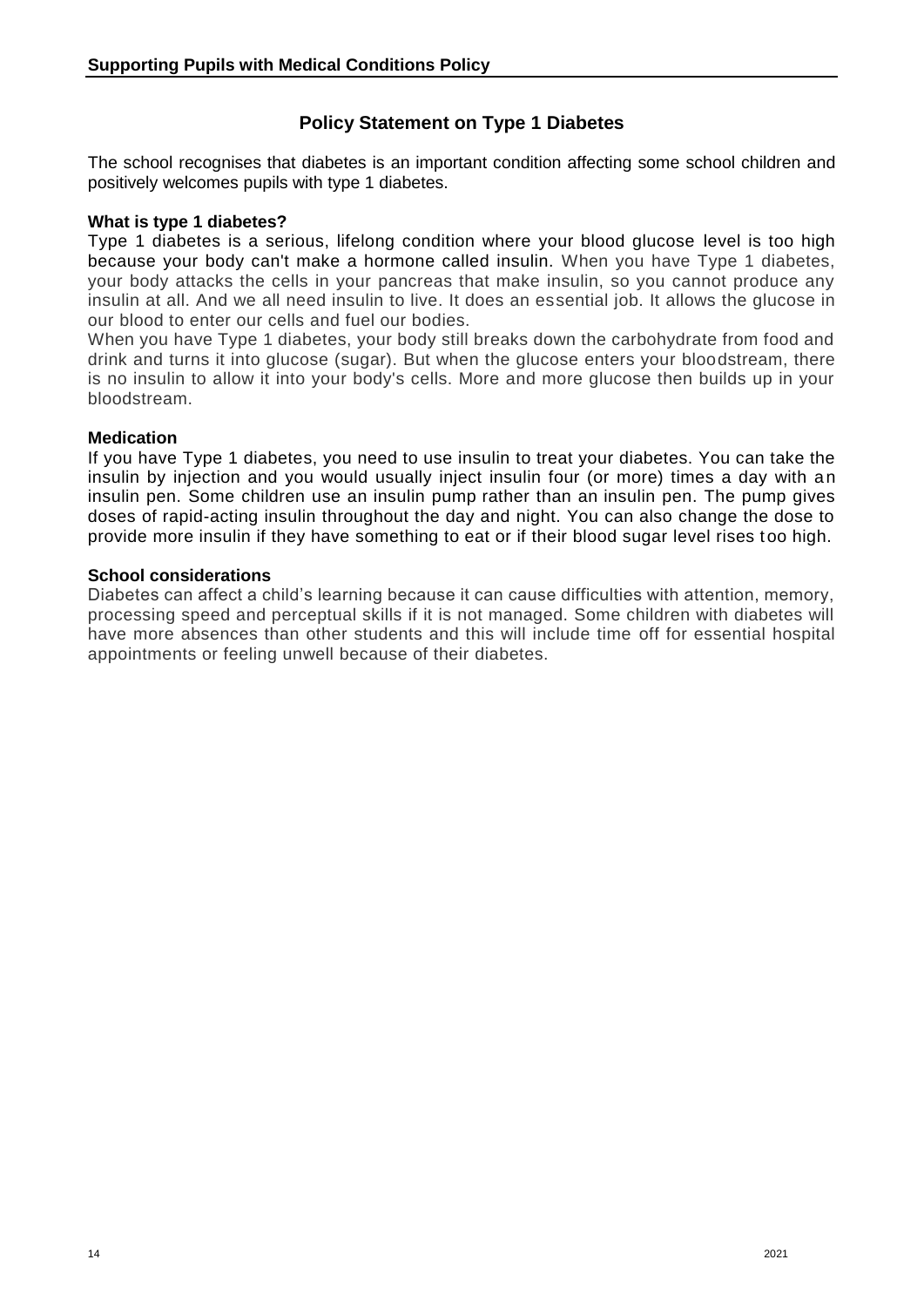#### **Policy Statement on Epilepsy**

The school recognises that epilepsy is an important condition affecting some school children.

#### **What is Epilepsy?**

Epilepsy is a condition that affects the brain. When someone has epilepsy, it means they have a tendency to have epileptic seizures.

Electrical activity is happening in our brain all the time, as the cells in the brain send messages to each other. A seizure happens when there is a sudden burst of intense electrical activity in the brain. This causes a temporary disruption to the way the brain normally works, so the brain's messages become mixed up. The result is an epileptic seizure.

There are many different types of seizure. What happens to someone during a seizure depends on which part of their brain is affected, and how far the seizure activity spreads.

#### **Medication**

Epilepsy is usually treated with epilepsy medicines. They don't cure the epilepsy, but try and stop the seizures happening. They do this by changing the levels of chemicals in the brain that control electrical activity.

Emergency medication may also be required for seizures lasting more than 5 minutes and this should be available in school.

#### **School considerations**

Epilepsy is a varied condition. Different children will have very different experiences of how epilepsy affects them, and the impact it has on their school life. Many children, especially once their epilepsy is controlled by medicine, are unlikely to need any extra support. But some children will continue to have seizures and need medical or other support.

Some children with epilepsy have no major problems with their learning or behaviour. Other children with epilepsy (for example, those with some epilepsy syndromes) are severely affected by their condition, and may have significant problems with learning, language or behaviour throughout their lives. These children need extra support. This is so that they can be fully included in the school day and reach their full potential.

Overall, children with epilepsy are at greater risk of learning and behaviour difficulties than children without epilepsy. These difficulties also affect children without identified special educational needs. It is important to think about the whole child and consider all aspects of their life that might be affected by living with epilepsy.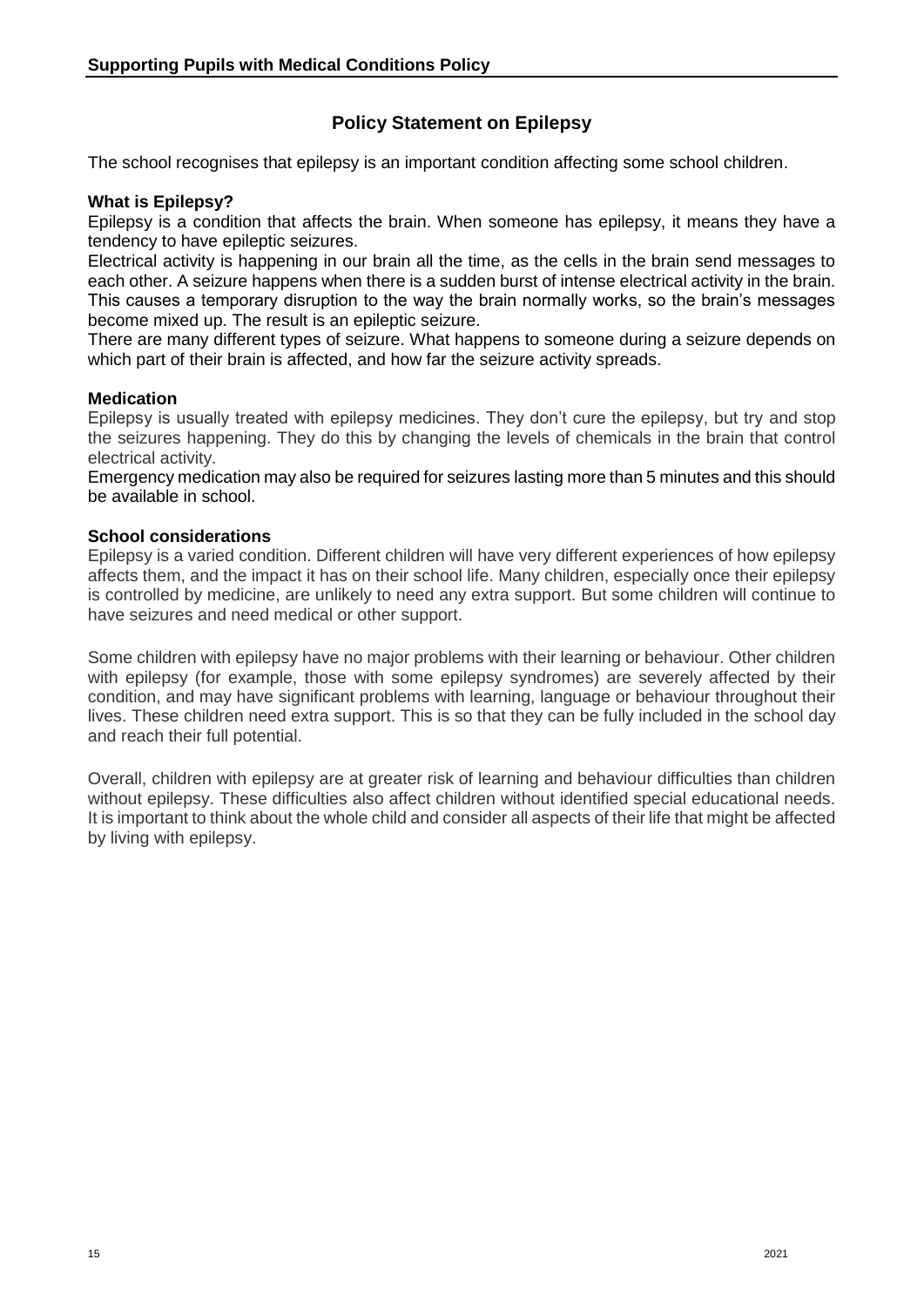**Appendix 1**

## **Contacting Emergency Services**

### **Dial 999, ask for an ambulance and be ready with the following information:**

- 1. Your Telephone number
- 2. Give your location as follows:

(Enter full School address including postcode)

- 3. Give your full name
- 4. Give the name of the person needing help, their age and their Date of Birth (if available)
- 5. Give a brief description of the person's symptoms (and any known medical condition)
- 6. Inform ambulance crew of the best entrance and state that the crew will be met at this entrance and taken to the person needing help
- 7. Do not hang up until the information has been repeated back to you

## **Speak clearly and slowly**